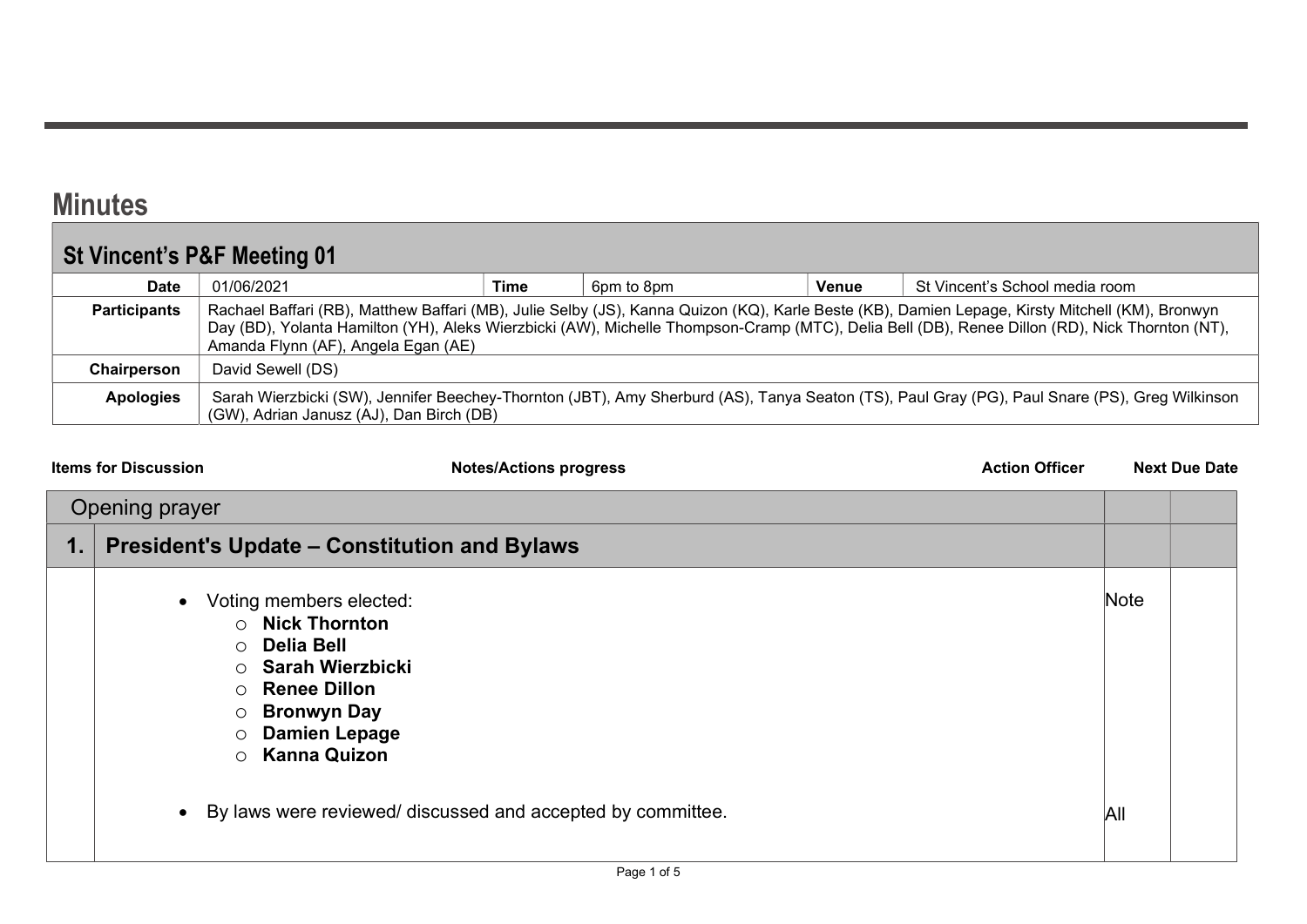| 2. | <b>PRINCIPAL'S UPDATE</b>                                                                                                                                                                                                                                                                                                                                                                                                                                                                                                         |      |      |
|----|-----------------------------------------------------------------------------------------------------------------------------------------------------------------------------------------------------------------------------------------------------------------------------------------------------------------------------------------------------------------------------------------------------------------------------------------------------------------------------------------------------------------------------------|------|------|
|    | Assistant Principal appointed as Margaret Hatzis.                                                                                                                                                                                                                                                                                                                                                                                                                                                                                 | Note |      |
|    | Positive feedback, teaching & learning in community is running well.<br>$\bullet$                                                                                                                                                                                                                                                                                                                                                                                                                                                 |      |      |
|    | "In the Loop" program has been rolled out to staff.<br>$\bullet$                                                                                                                                                                                                                                                                                                                                                                                                                                                                  |      |      |
|    | Positive behaviour "4 Learning Posts" on socials worked well.                                                                                                                                                                                                                                                                                                                                                                                                                                                                     |      |      |
|    | Positive feedback on pictures that have been shared on sports days etc.                                                                                                                                                                                                                                                                                                                                                                                                                                                           |      |      |
|    | Event list to be forwarded to parent reps.<br>$\bullet$                                                                                                                                                                                                                                                                                                                                                                                                                                                                           | DS   | 25/6 |
|    | Investigating new sign install (2 x 1) on existing posts:<br>$\bullet$<br>$\circ$ LED screens<br>Better resolution than previous<br>$\circ$<br>Funding to be shared with Parish (Fr. Peter on board)<br>P&F fund remainder<br>$\Omega$<br>2 quotes so far (\$38k and \$34k) – cheapest price is winning bidder<br>P&F committee positive towards purchase and have given DS approval to continue with procurement<br>P&F committee happy for executives to review final tender and support with monetary contribution.<br>$\circ$ | DS   | 30/7 |
|    | Adopt a Cop appointed:<br>$\bullet$<br>More reinforcement of road rules<br>$\Omega$<br>Speeding<br>п.<br>Illegal turns<br>General poor driver behaviour.<br>٠<br>Short educational video proposed to educate drivers – students to film and reconfirm expected<br>$\circ$<br>behaviours - to be further investigated                                                                                                                                                                                                              | DS   |      |
|    | Literacy is sitting good, thus now focussing on mathematics.                                                                                                                                                                                                                                                                                                                                                                                                                                                                      |      |      |
|    | Learning Hub upgraded with a professional learning space for staff.<br>٠                                                                                                                                                                                                                                                                                                                                                                                                                                                          |      |      |
|    | "Think You Know" Cyber Safety program will be rolled out to teach kids about cyber safety (Years 3-6).<br>$\bullet$                                                                                                                                                                                                                                                                                                                                                                                                               |      |      |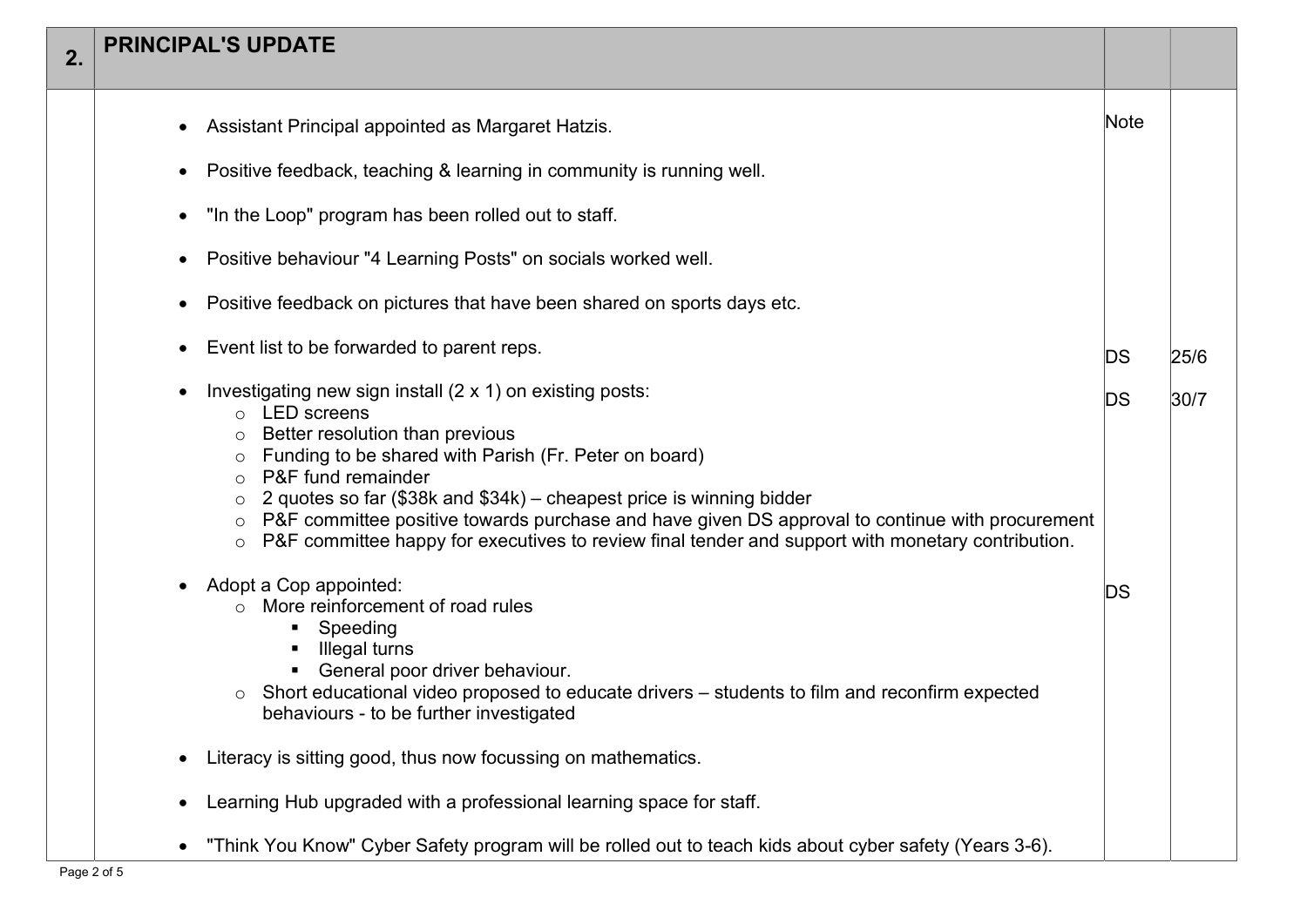|                | 4 Learning Steps were mentioned, regarding reinforcing positive behaviours.<br>Goal post procurement is ongoing – GW has received a quote indicating 3.5k-5k indicative price.<br>$\bullet$<br>Shade Sails for outside Years 3&4 still ongoing.<br>$\bullet$ | <b>GW</b><br>tbc | 30/7 |
|----------------|--------------------------------------------------------------------------------------------------------------------------------------------------------------------------------------------------------------------------------------------------------------|------------------|------|
|                | School business directory was mentioned, regarding a possible new publisher – Ben? – found in business<br>$\bullet$<br>directory – investigate prices – may be price for the business' in the advertising in the rear of the magazine.                       | <b>AW</b>        | 30/7 |
| 3 <sub>l</sub> | Sex & Puberty education program will continue this year.<br>$\bullet$<br><b>TREASURERS REPORT</b>                                                                                                                                                            | Note             |      |
|                |                                                                                                                                                                                                                                                              | Note.            |      |
|                | <b>Presentation by Karl Beste</b>                                                                                                                                                                                                                            |                  |      |
|                | Refer attached handout of budget.<br>$\bullet$                                                                                                                                                                                                               |                  |      |
|                | Cash at bank \$131k.                                                                                                                                                                                                                                         |                  |      |
|                | Forecast cash at bank at year-end circa \$160k.<br>$\bullet$                                                                                                                                                                                                 |                  |      |
|                | Need to look at spending.<br>Shade Sail is priority.<br>$\circ$                                                                                                                                                                                              |                  |      |
|                | <b>Suggestions from Renee:</b>                                                                                                                                                                                                                               |                  |      |
|                | <b>Shade Sails</b>                                                                                                                                                                                                                                           |                  |      |
|                | More handball courts                                                                                                                                                                                                                                         |                  |      |
|                | Sunscreen in classrooms<br>$\bigcirc$                                                                                                                                                                                                                        |                  |      |
|                | • YH suggested this was not implemented due to children with allergies.                                                                                                                                                                                      |                  |      |
|                | 4. P & F ACTIVITIES AND THE YEAR AHEAD (PRESIDENT)                                                                                                                                                                                                           |                  |      |
|                |                                                                                                                                                                                                                                                              |                  |      |
|                | <b>Mothers Day Stall</b>                                                                                                                                                                                                                                     |                  |      |
|                | o Great success. (Thank you Julie and the team)                                                                                                                                                                                                              |                  |      |
|                |                                                                                                                                                                                                                                                              |                  |      |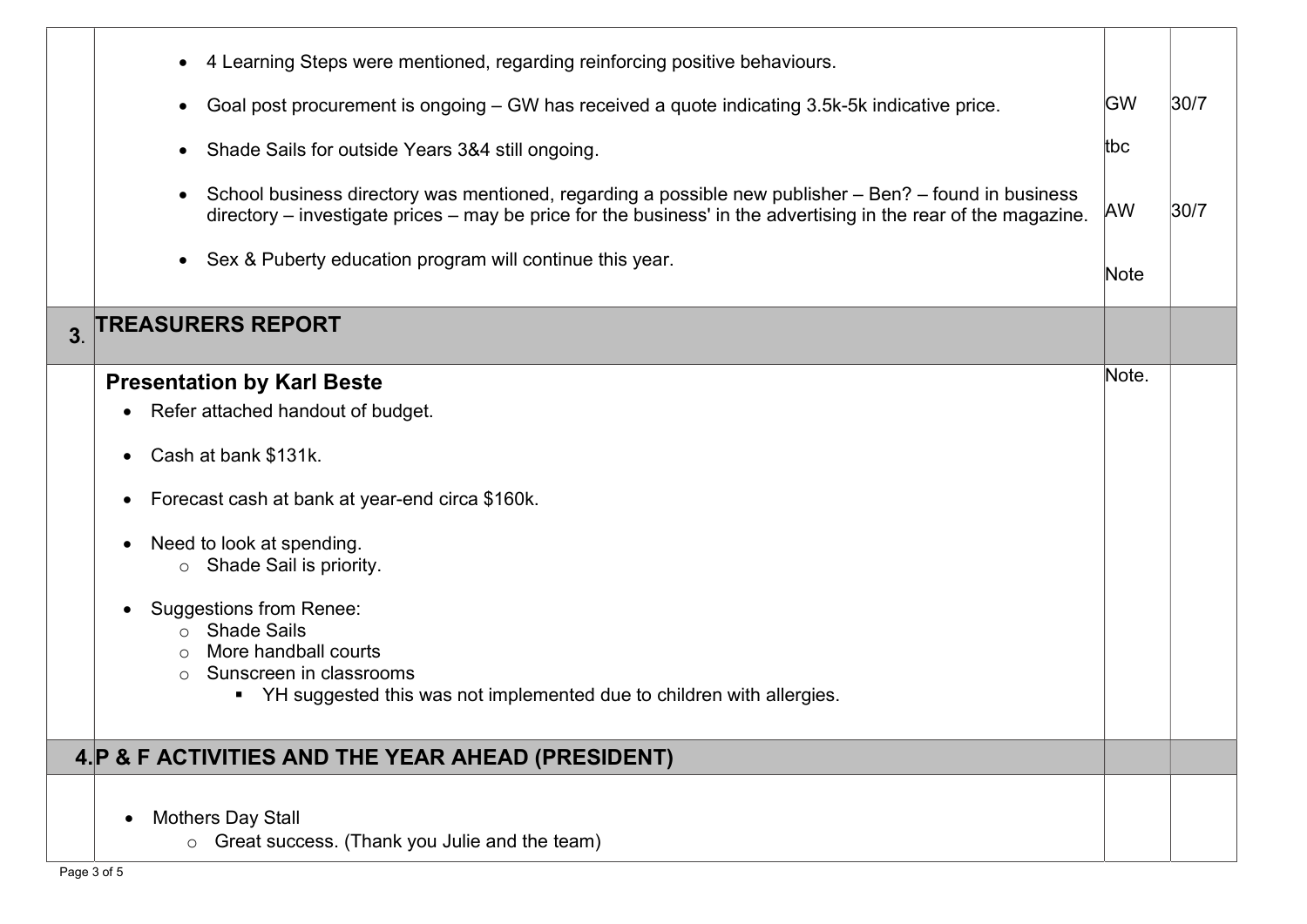| <b>Wilkinson Family Fund Raiser</b><br>o Suggestions to make an annual event.                                                     |                      |         |
|-----------------------------------------------------------------------------------------------------------------------------------|----------------------|---------|
| <b>St Vincent's Night</b><br>$\bullet$<br>$\circ$ To be postponed to 2022. Notifications to go on Facebook and school newsletter. |                      |         |
| <b>Biggest Morning Tea</b>                                                                                                        | ltbc                 |         |
| <b>Banking</b><br>$\bullet$<br>Only state schools closing program – business as usual – DS to check with BCE.<br>$\circ$          | DS                   | 25/6    |
| <b>Colour Run</b><br>Will happen end Term 3 – recommended that we need more powder compared to last event.<br>$\circ$             | BD, KM               |         |
| <b>Big Camp Out</b><br>$\bullet$<br>$\circ$ Will happen in October<br>GW, MB, AJ and Mark Anderson (MA) will organise.<br>$\circ$ | GW,<br>MB, AJ,<br>MA | 27/8/21 |
| <b>Father's Day</b><br>$\bullet$<br>Online                                                                                        | IJS                  | 25/6    |
| Wet n Wild Family Fun Day<br>$\bullet$<br>o Organiser tbd - SW/ AW?                                                               | <b>AW</b>            | 25/6    |
| Mums Afternoon<br>100 max people – Facebook updates – $1st$ in best dressed<br>$\circ$                                            | DB, AF 25/6          |         |
| End of Year School Book for Grade 6s<br>(Refer Principal's update).<br>$\circ$                                                    |                      |         |
| Traffic along Fairways Drive and internal Car Park movement<br>(Refer Principal's update).<br>$\circ$                             |                      |         |
| Other                                                                                                                             | <b>AW</b>            | 25/6    |